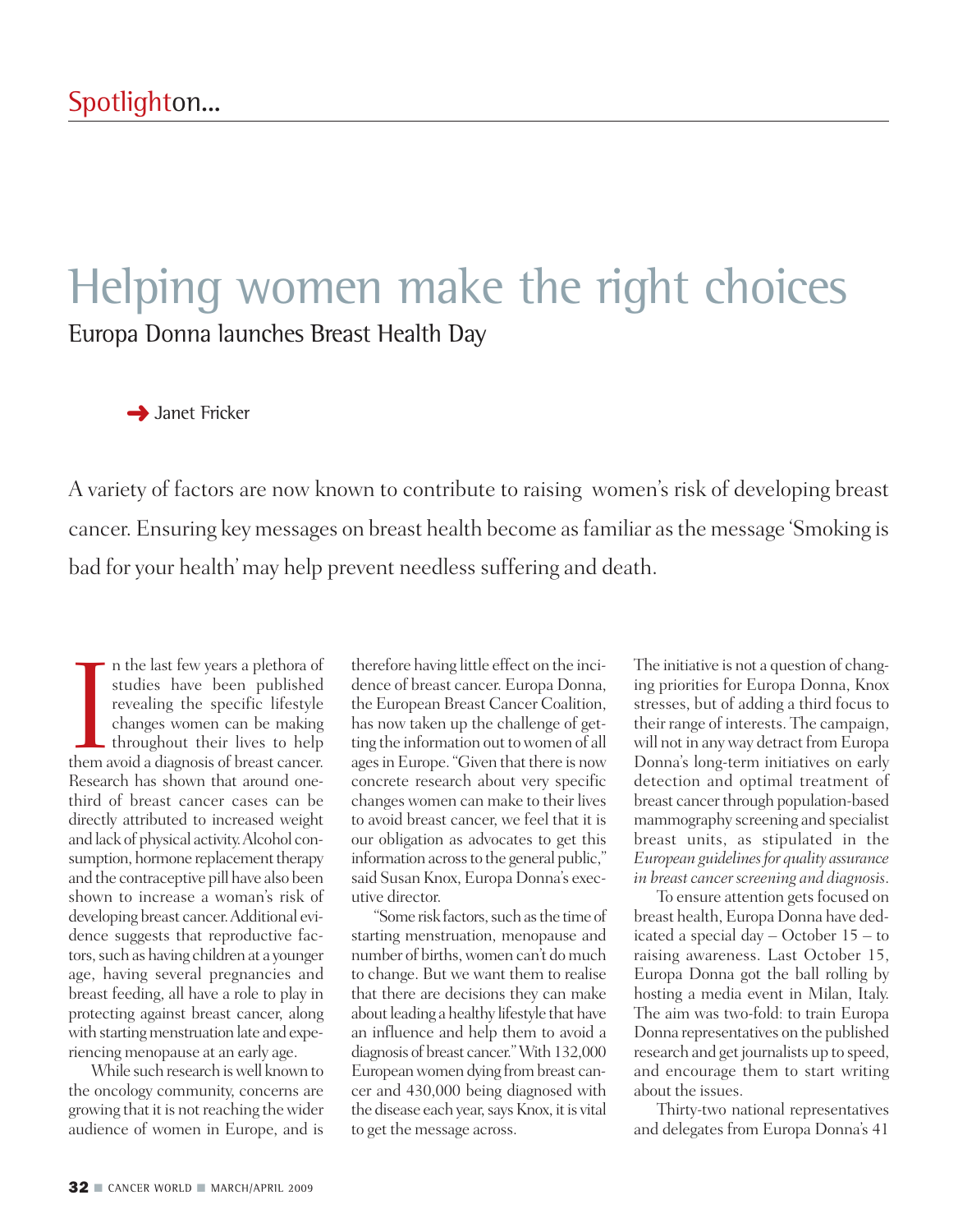

## **BREAST HEALTH MESSAGES**

- **■** Women should limit their weight gain in adult life and maintain a body mass index (BMI) of 18.5–24.9. They should also try to limit their amount of abdominal fat.
- Women who have had breast cancer may reduce the chances of recurrence by maintaining a healthy weight.
- Engaging in moderate exercise for at least 30–60 minutes every day may help maintain breast health.
- Eating a well-balanced diet (with fat intake not exceeding 30%), including fresh fruit and vegetables, and limiting intake of red meat, has numerous health benefits.
- Limiting alcohol intake to one glass of wine or beer a day (10g alcohol or less per day) can help keep breasts healthy.
- Having children at a younger age, having several and breast-feeding can also protect against breast cancer.
- Hormone replacement therapy raises the risk of breast cancer. Women should discuss the pros and cons with their doctor.
- **■** Women who attend screening have a greater chance of surviving a breast cancer diagnosis.

Spreading the word. Europa Donna hopes that naming October 15 Breast Health Day will help focus media attention on the key messages women need to know about how to minimise their risk of developing breast cancer

member countries were in attendance, in addition to journalists from Italy, Cyprus, Lithuania, Malta, Romania, Slovenia, Sweden and the UK."We particularlywanted to targetwriters on popular health and women's magazines, to help us reach out to a younger and wider audience," said Knox. "In the past, women didn't feel that they needed to worry about their breast health until theywere in their 40s, but newresearch shows they should start following prevention guidelines from an early age."

Invited speakers included Philippe Brunet, head of cabinet to the EU Commissioner for Health, Carlo La Vecchia, advisor to the International Agency for Research on Cancer (IARC), Alberto Costa, director of the European School of Oncology and Umberto Veronesi, scientific director of the European School of Oncology and a Senator in the upper house of the Italian Parliament.

"Breast Health Day serves to keep

this issue in the public eye but, maybe more importantly, at a higher level of priority in decision makers' minds," Brunet told the meeting, adding that in 2009 the Commission plans to set up a new EU Platform for Action on Cancer to provide the framework foridentifying, sharing and spreading information about cancer prevention and screening. He called for improved communication strategies between citizens, to encourage and educate themabout healthy lifestyle

"We wanted to target writers on popular health and women's magazines, to reach a wider audience" '